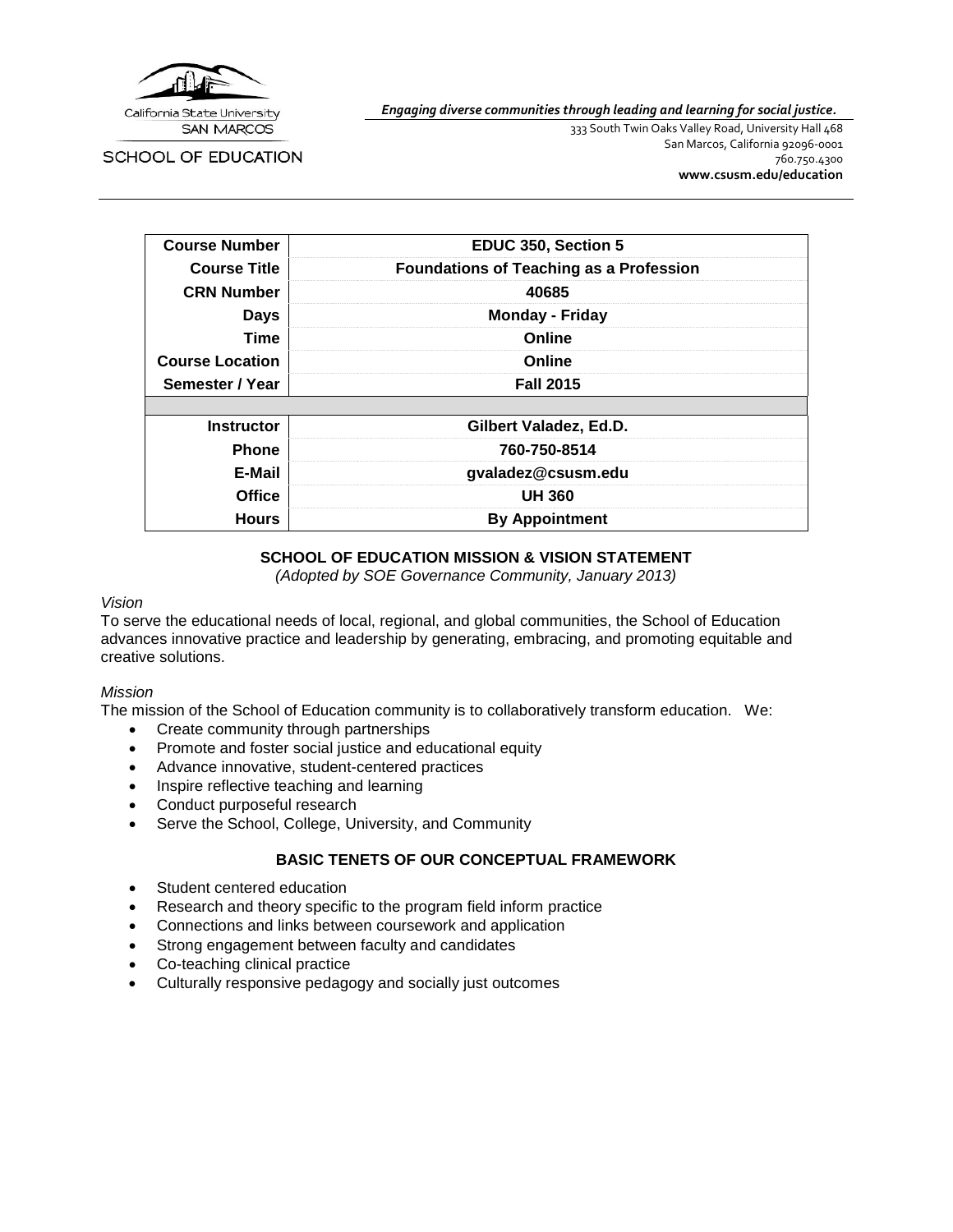# **TABLE OF CONTENTS**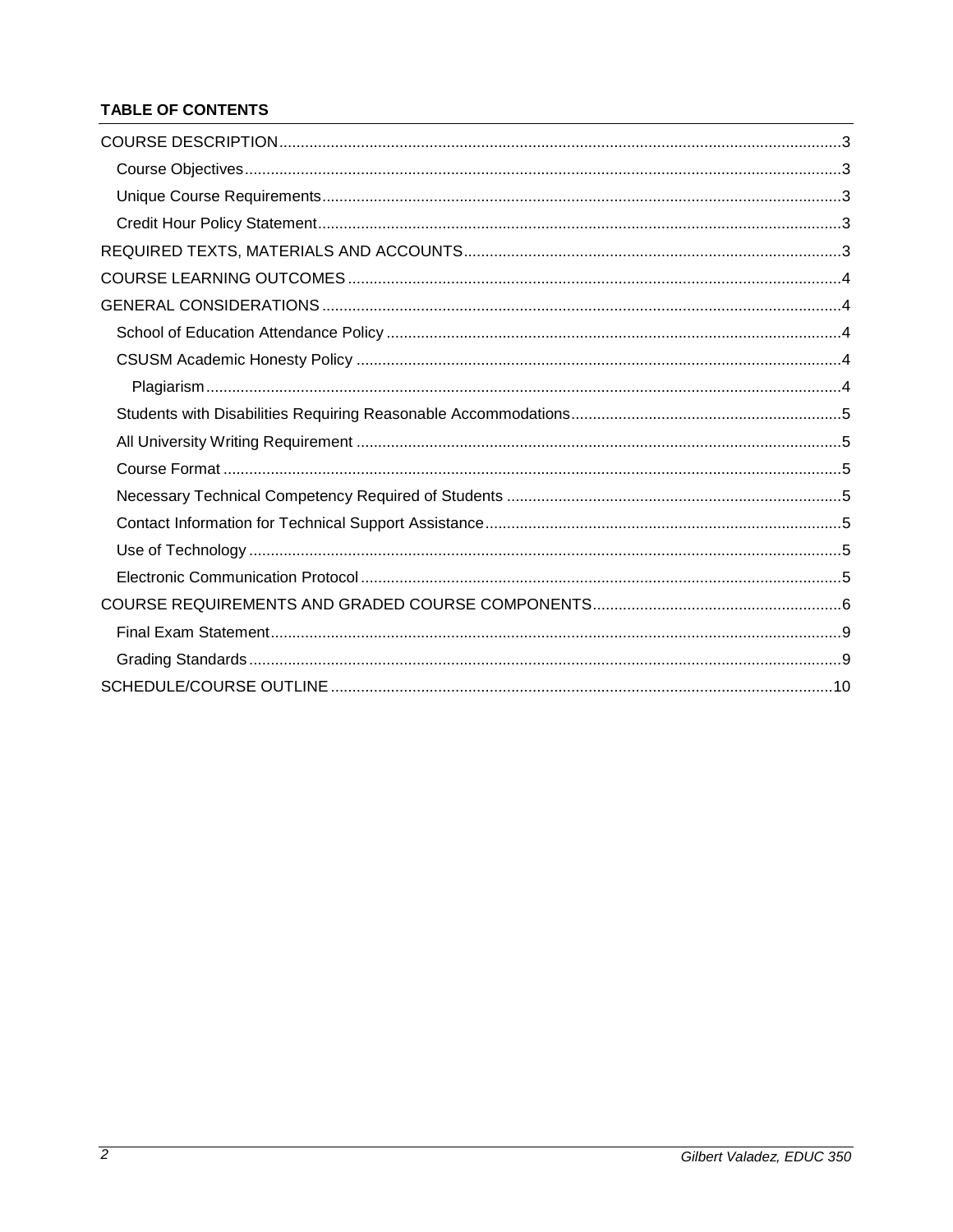## **COURSE DESCRIPTION**

<span id="page-2-0"></span>This course serves as an orientation to careers in elementary, middle and high school education. Upon completion of this course, teacher candidates should understand the nature of formalized education in the United States and be able to asses his or her interest in teaching as a career. Understanding the roles of schools in society.

This course is required for all credential candidates. All students must complete forty-five (45) hours of supervised fieldwork in K-12 classrooms.

## <span id="page-2-1"></span>**Course Objectives**

Students participating in this course will engage in:

- Exploring philosophies and contemporary issues in education.
- Assessing the roles of teachers in schools.
- Understanding the qualifications and credentialing process for California teachers.
- Understanding and appreciating the student as an individual.
- Understanding factors affecting student achievement.
- Understanding critical issues in curriculum and instruction.
- Understanding infusion of special education in general education practices.
- Understanding the laws that influence teaching responsibilities.

## <span id="page-2-2"></span>**Unique Course Requirements**

In addition to in-class work, assigned readings and projects, students will participate in 40 hours (5 classroom visits) of supervised fieldwork assignments in a variety of public school settings. Details on the fieldwork are found on the COE syllabus webpage, at the top of the list of syllabi for this semester. Documentation of these hours is required to receive a grade in EDUC 350. Cal State San Marcos students are expected to adhere to professional standards in their dress and behavior in the field. Required clearances (fingerprints, TB test) are the responsibility of the student. A recommendation (usually from the classroom teacher where most of the fieldwork is done, also known as a Field Experience Recommendation) is a requirement for admission to the Cal State San Marcos Teacher Credentialing programs.

## <span id="page-2-3"></span>**Credit Hour Policy Statement**

Due to the dynamic and interactive nature of courses in the College of Education, all students are expected to attend all classes and participate actively Participation in an on line course requires one to keep up with the course assignments and discussion. With respect to due dates and participation you are required to submit your work within two weeks that an assignment is open to students. After two weeks all assignments will be cut off. In other words, once an assignment is cut off you will not be allowed to submit that assignment into the Cougar Course shell. Make sure you keep track of cut off dates for all your assignments. The cut off dates are listed in the Assignments links, Discussion forum links, Quizzes link, etc. The syllabus also lists the dates assignments due dates, which are the dates that assignments are open to students. Again, you have two weeks to complete an assignment after the due date.

## **REQUIRED TEXTS, MATERIALS AND ACCOUNTS**

<span id="page-2-4"></span>Nieto, Sonia. (2006). *Why We Teach*. Teachers College Press. ISBN 0807745936,.

Sadker, David and Zittleman, Karen. (2012). Teachers, Schools, and Society: A Brief Introduction to Education. (3rd ed), McGraw Hill. ISBN 13-9780077378387

Villa, R. A. and Thousand, J. S. (2005). *Creating an Inclusive School* (2<sup>nd</sup> ed.). Alexandria, VA: ISBN 0-87120-251-4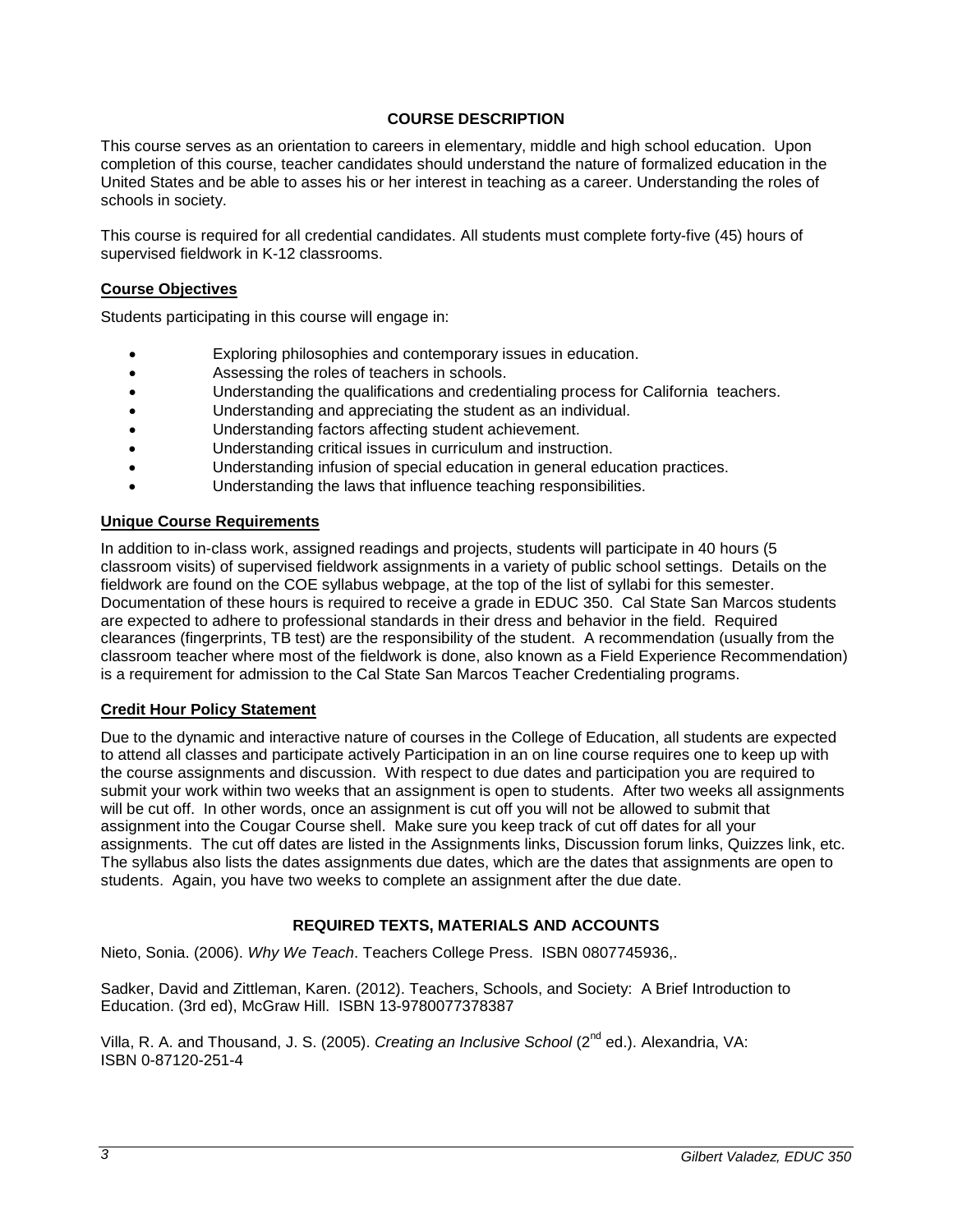## **COURSE LEARNING OUTCOMES**

<span id="page-3-0"></span>Upon successful completion of this course students will:

- articulate their philosophy of teaching and learning,
- engage in field work observations and analysis of these observations
- explore learning theories and methods for teaching and learning
- learn the basics of obtaining a California teaching credential
- reflect and analysis learning theories and approaches for teaching creativity
- present a current issue in education at the local, state, or national level.
- learn the basics of inclusive and multicultural education.

## **GENERAL CONSIDERATIONS**

### <span id="page-3-2"></span><span id="page-3-1"></span>**School of Education Attendance Policy**

Due to the dynamic and interactive nature of courses in the School of Education, all candidates (course participants) are expected to attend all classes and participate actively. At a minimum, candidates (course participants) must attend more than 80% of class time, or s/he may not receive a passing grade for the course at the discretion of the instructor. Individual instructors may adopt more stringent attendance requirements. Should the candidate (course participants) have extenuating circumstances, s/he should contact the instructor as soon as possible. *(Adopted by the COE Governance Community, December, 1997).*

## <span id="page-3-3"></span>**CSUSM Academic Honesty Policy**

Students will be expected to adhere to standards of academic honesty and integrity, as outlined in the Student Academic Honesty Policy. All written work and oral presentation assignments must be original work. All ideas/materials that are borrowed from other sources must have appropriate references to the original sources. Any quoted material should give credit to the source and be punctuated with quotation marks.

Students are responsible for honest completion of their work including examinations. There will be no tolerance for infractions. If you believe there has been an infraction by someone in the class, please bring it to the instructor's attention. The instructor reserves the right to discipline any student for academic dishonesty in accordance with the general rules and regulations of the university. Disciplinary action may include the lowering of grades and/or the assignment of a failing grade for an exam, assignment, or the class as a whole."

Incidents of Academic Dishonesty will be reported to the Dean of Students. Sanctions at the University level may include suspension or expulsion from the University.

Incidents of Academic Dishonesty will be reported to the Dean of Students. Sanctions at the University level may include suspension or expulsion from the University.

Refer to the full Academic Honesty Policy at:

<span id="page-3-4"></span>[http://www.csusm.edu/policies/active/documents/Academic\\_Honesty\\_Policy.html](http://www.csusm.edu/policies/active/documents/Academic_Honesty_Policy.html)

### **Plagiarism**

As an educator, it is expected that each candidate (course participant) will do his/her own work, and contribute equally to group projects and processes. Plagiarism or cheating is unacceptable under any circumstances. If you are in doubt about whether your work is paraphrased or plagiarized see the Plagiarism Prevention for Students website [http://library.csusm.edu/plagiarism/index.html.](http://library.csusm.edu/plagiarism/index.html) If there are questions about academic honesty, please consult the University catalog.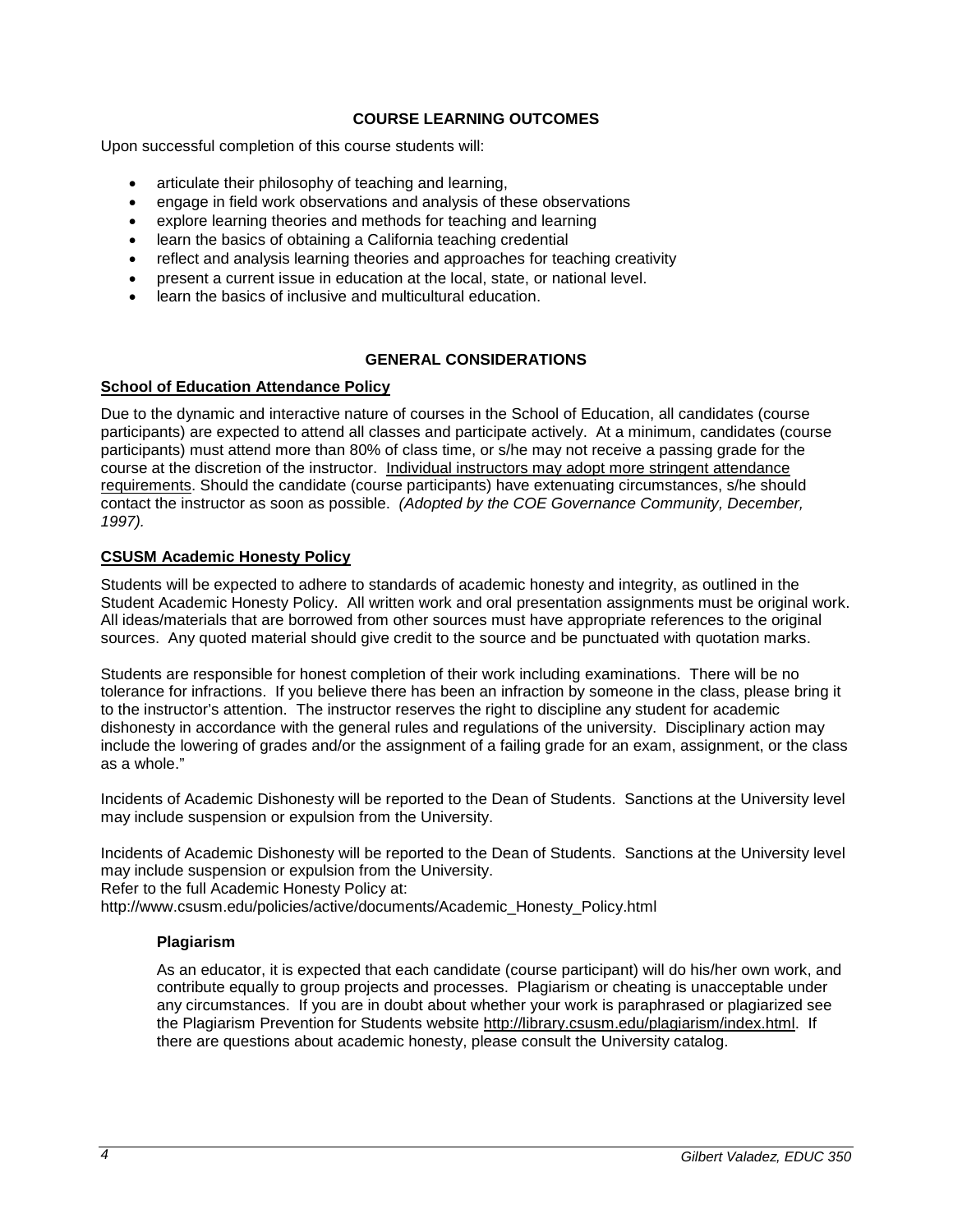## <span id="page-4-0"></span>**Students with Disabilities Requiring Reasonable Accommodations**

Students with disabilities who require reasonable accommodations must be approved for services by providing appropriate and recent documentation to the Office of Disabled Student Services (DSS). This office is located in Craven Hall 4300, and can be contacted by phone at (760) 750-4905, or TTY (760) 750- 4909. Students authorized by DSS to receive reasonable accommodations should meet with their instructor during office hours or, in order to ensure confidentiality, in a more private setting.

## <span id="page-4-1"></span>**All University Writing Requirement**

In keeping with the All-University Writing Requirement, all 3-unit courses must have a writing component of at least 2,500 words (approximately). This will be met through written assignments.

## <span id="page-4-2"></span>**Course Format**

This is an online course.

## <span id="page-4-3"></span>**Necessary Technical Competency Required of Students**

Students are expected to demonstrate competency in the use of various forms of technology (i.e. word processing, electronic mail, Cougar Course 6, use of the Internet, and/or multimedia presentations). Specific requirements for course assignments with regard to technology are at the discretion of the instructor. Keep a digital copy of all assignments for use in your teaching portfolio. For this course all assignments will be submitted online.

## <span id="page-4-4"></span>**Contact Information for Technical Support Assistance**

Student Support for Technology: <http://www.csusm.edu/sth/support/index.html>

## <span id="page-4-5"></span>**Use of Technology**

Candidates (Course participants) are expected to demonstrate competency in the use of various forms of technology (i.e. word processing, electronic mail, Moodle, use of the Internet, and/or multimedia presentations). Specific requirements for course assignments with regard to technology are at the discretion of the instructor. Keep a digital copy of all assignments for use in your teaching portfolio. All assignments will be submitted online, and some will be submitted in hard copy as well. Details will be given in class.

### <span id="page-4-6"></span>**Electronic Communication Protocol**

Electronic correspondence is a part of your professional interactions. If you need to contact the instructor, email is often the easiest way to do so. It is my intention to respond to all received e-mails in a timely manner. Please be reminded that e-mail and on-line discussions are a very specific form of communication, with their own nuances and etiquette. For instance, electronic messages sent in all upper case (or lower case) letters, major typos, or slang, often communicate more than the sender originally intended. With that said, please be mindful of all e-mail and on-line discussion messages you send to your colleagues, to faculty members in the School of Education, or to persons within the greater educational community. All electronic messages should be crafted with professionalism and care.

Things to consider:

- Would I say in person what this electronic message specifically says?
- How could this message be misconstrued?
- Does this message represent my highest self?
- Am I sending this electronic message to avoid a face-to-face conversation?

In addition, if there is ever a concern with an electronic message sent to you, please talk with the author in person in order to correct any confusion.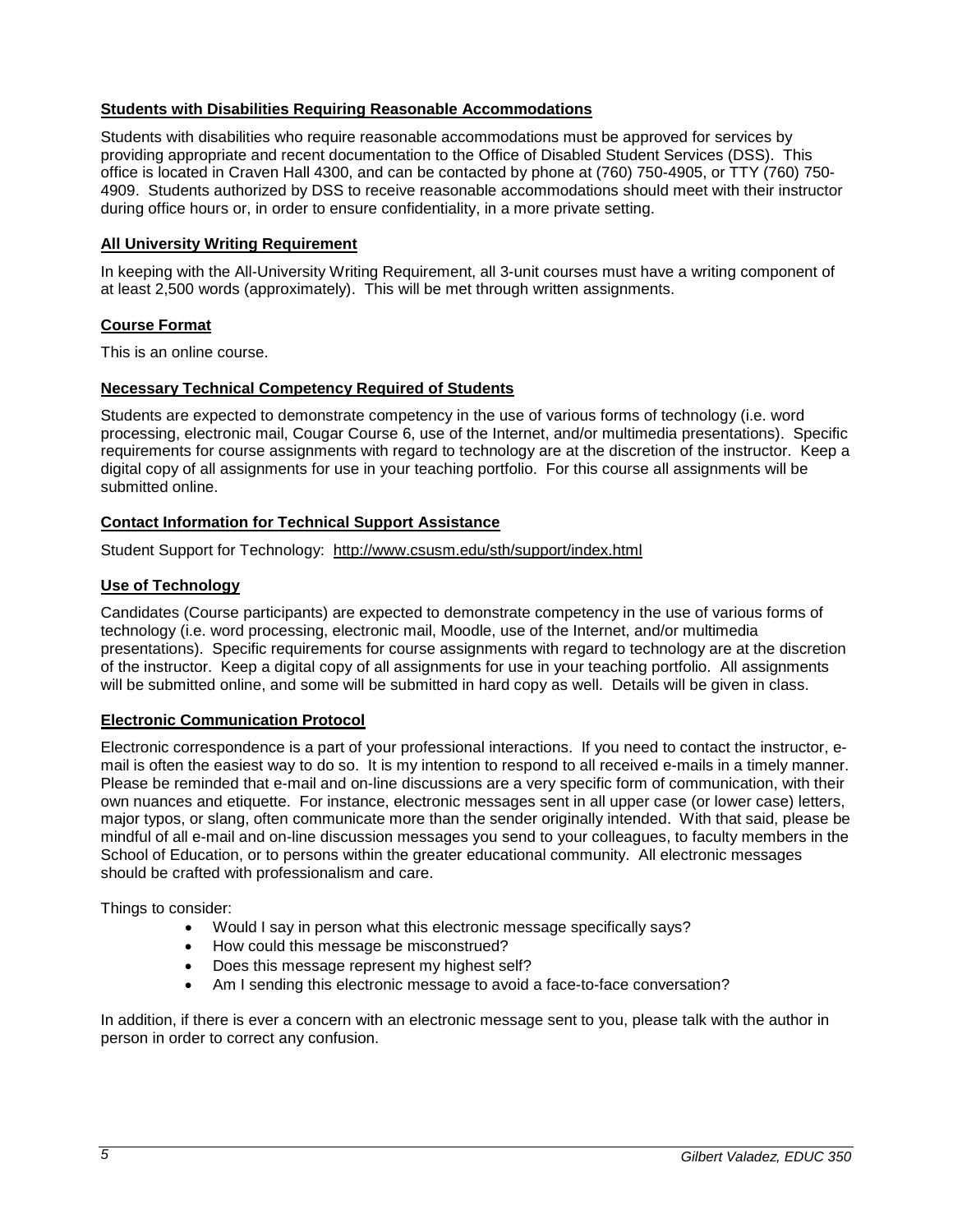# **COURSE REQUIREMENTS AND GRADED COURSE COMPONENTS**

# <span id="page-5-0"></span>1. Reading logs 10 points 10 points 10 points 10 points 10 points 10 points 10 points 10 points 10 points 10 points 10 points 10 points 10 points 10 points 10 points 10 points 10 points 10 points 10 points 10 points 10 poi

The reading log provides an opportunity to reflect on learning about teaching through the assigned readings for each week. In the reading log, do not summarize. Instead, respond to the readings: agree, disagree, note specific ideas, etc. Entries should be 1 paragraph in length. Log entries for the Monday/Wednesday class must be submitted via the course Cougar Course site by the prior Friday at noon each week.

Individual submissions are not graded; rather, their timely submission is noted and points are assigned on the basis of having completed the assignment for the semester. No credit will be given for late submissions. In extraordinary circumstances, if you do not have access to Cougar Course for a timely submission, you may email the log entry to me by Friday at noon at [gvaladez@csusm.edu.](mailto:gvaladez@csusm.edu) Later, when you have Cougar Course access, you will resubmit. Also, keep the syllabus schedule as the entries are not assigned in a chronological order.

# 2. Interview of a teacher **5** points **1.1** and **1.1** and **1.1** and **1.1** and **1.1** and **1.1** and **1.1** and **1.1** and **1.1** and **1.1** and **1.1** and **1.1** and **1.1** and **1.1** and **1.1** and **1.1** and **1.1** and **1.1** and **1.1**

Details are below. The written report is due via the Cougar Course site on **Mar 1**

# 3. Inclusion paper (The outsider) 3. Inclusion paper (The outsider) 5 points

Many students with special needs come to view themselves as *outsiders* because they are labeled as different from the typical student. Following the procedures written below you will write a reflective essay about inclusion.

Using the classroom observation instrument provided in class, complete 45 hours of classroom observations in your field sites.

5. Contemporary issues research 5 points Choose one issue that interests you and your teaching presentation partners (from the topics given to you by the instructor) to create and upload for your classmates. Research the issue and prepare an online presentation to share in class. The report should describe and analyze the issue. Presentations to the class

will be spaced out over the last three modules of the course: Modules 13-15. When you present you will also provide a one-page summary and a resource list for your classmates. Each presenter must submit the onepage summary to the Cougar Course site to receive credit for this assignment. You will be provided directions for how to submit and present your projects online in the Cougar course shell.

You will write out critiques of all the presentations presented in this course. As a reviewer you answer the questions provided you in the Cougar course shell. In all you will write three reports that critique all the presentations separately. The reports are worth one point each.

6. Critiques of presentations 3 points

You will write a 4-5-page paper describing your philosophy of schooling, learning and teaching. Details are below and in the Cougar Course shell (Moodle).

## 8. Quizzes 18 points

You are to complete 9 quizzes in this course. Each quiz is worth two points and will be graded electronically

7. Personal philosophy of schooling, learning and teaching 10 points 10 points

4. Classroom observation reports 5 points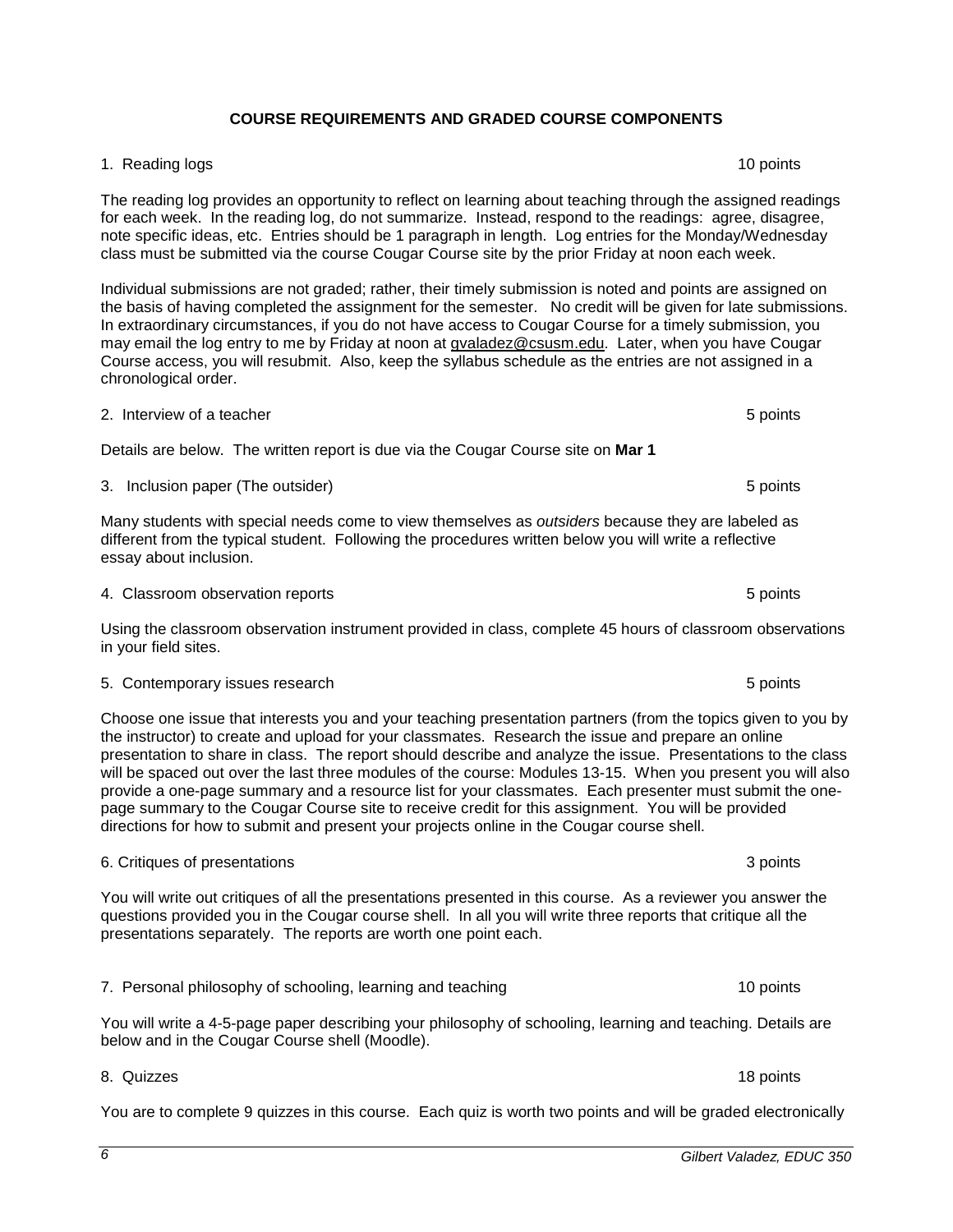# 9. Forums 8 points

You will be graded for your participation in the online forums. To complete your forum you will type in your response to the question or activity posted in the Discussion forum section of each module. Make sure you type in at least a paragraph. Thoughtfulness is important in your posting as your classmates and the instructor will read your comments.

10. Video response grids 12 points

You will complete four video response grids for this course. After viewing a video in one of the course shell modules, you will complete a response grid. The grids are provided in each module where you will view a video. To complete these grids you will first viewed the assigned video, download the response form, fill out the form by answering the questions on the form, and then upload the finished grid on the link provide in the module. You can type directly into the response grids. Directions for completing the response grids are located in the Cougar course shell. The following is a list of the response grids and the point value for each you will complete in this course:

 First year teacher response grid- 6 pts. Feather in the Storm video response grid-2 pts. Stories of practice grid-2 pts. Fat City (How Difficult Can this Be?) video response grid-2 pts.

# 11. Module activities **14 points** 14 points **14 points**

You will complete nine module activities in this course. The directions for completing each of these activities are located in the Cougar course shell. Follow the directions provided in the pertinent modules for each of these required activates. The following is a list of the module activities and the point value for each you will complete in this course:

 Miss Nelson taxonomy grid- 2 pts. Miss Nelson/Viola Swamp final report form- 2 pts. Best practices web scavenger hunt- 2 pts. Brainstorming activity-2 pts. Best practices grid- 2 pts. Synectics analogies grid- 2 pts. CTA bullying resource review-2 pts.

# 12. Participation Grade 6 points and the set of the set of the set of the set of the set of the set of the set o

You will be given a grade for participation in this course. This grade is based upon your ability to keep on schedule, how well you participate in discussion forums, and the completeness of your reflections and writing.

The following is a detailed explanation of major assignments in this online course:

# Assignment #3: Interview of a Teacher

In this assignment, you will interview a teacher and write a 3–4 page summary of what you learned from him or her. Your purpose is to render a sketch so that your reader may be able to envision the teacher as a person with a distinct philosophy and experience.

# Gathering information:

Interview a current or retired teacher who has had at least 3 years of full–time experience in elementary, middle, or secondary school classrooms. Suggested questions are: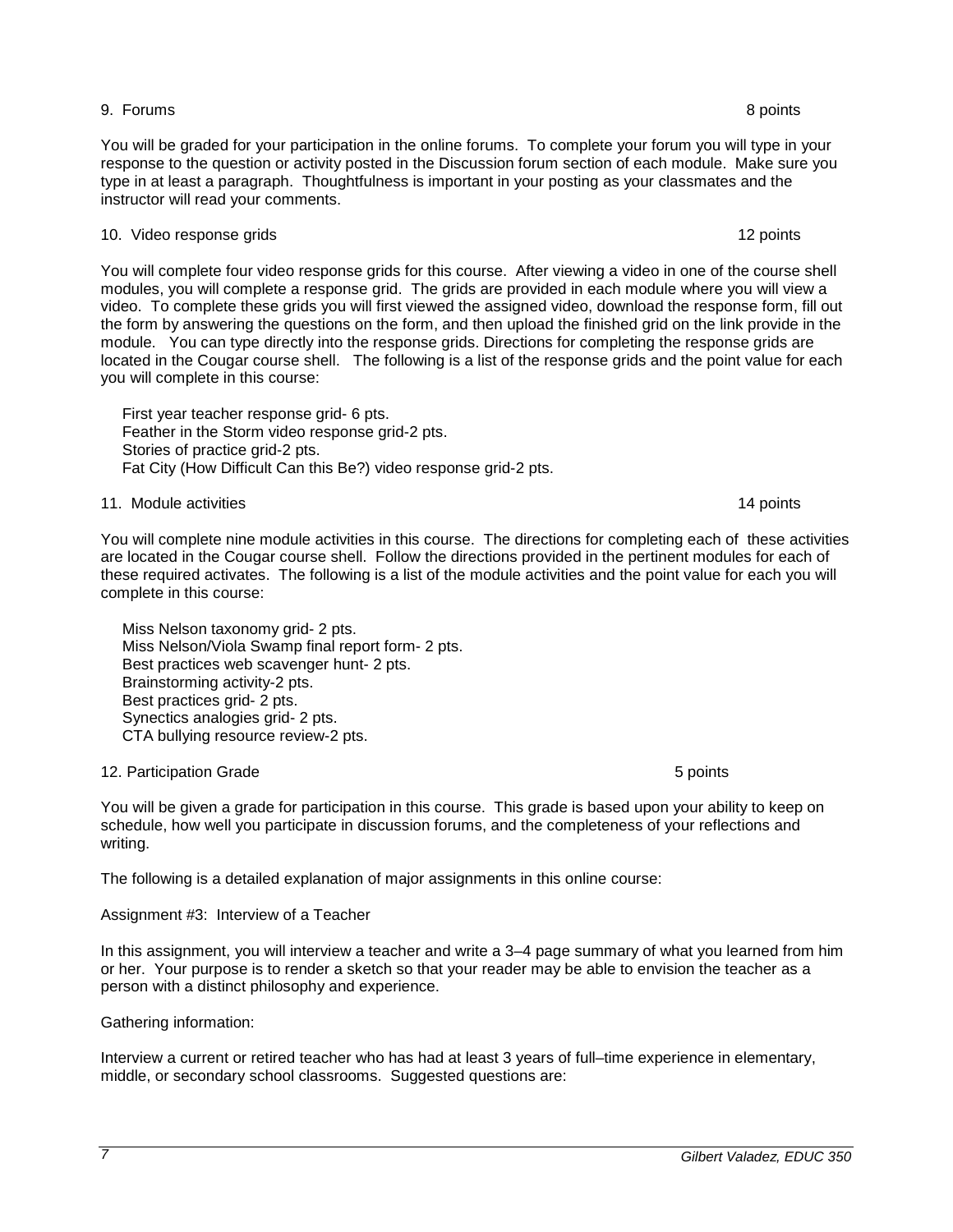Why did the teacher choose to enter teaching? How attractive was the profession to prospective teachers at that time? What were the other career paths available; were any others seriously considered? Does the teacher have any regrets about becoming a teacher?

What professional education did the teacher have? How helpful was it in learning to teach? At what point did the teacher feel comfortable as a teacher?

What were/are the teacher's goals for the education of students? Have these goals changed over the years? What career moves (school buildings, grade level, special students, subject matter, etc.) has the teacher made? To what extent were those moves voluntary? For current teachers, are further moves desired? If so, what are they, and why?

What have been the major joys and frustrations of teaching? What would help increase the joys and minimize the frustrations? On what issues does the teacher feel strongly about making changes in the way that schooling occurs now?

How did/does the teacher learn about his/her students' lives and needs? How similar are the backgrounds of the teacher and his/her students? What have been the teacher's experiences with "culture shock" in working with students from different backgrounds?

What are some favorite memories from the teacher's classroom? Does the teacher tend to remember individual students or activities, or are the memories more general?

What does the teacher think of current "hot issues" in education such as the California High School Exit Exam and the No Child Left Behind Act? How does the teacher take action to address new reforms that impact his/her classroom?

What is the teacher's metaphor for "teaching" or "teacher"? What are the main features of the teacher's approach toward teaching? What has the teacher learned from being a teacher?

### Analysis:

After collecting your information, think about what you have learned about this teacher. Focus on a few themes that best characterize what you have heard. Do not try to be all-inclusive. Protect your teacher's confidentiality by using a pseudonym and masking identifying details.

In your analysis, incorporate what you have been learning about becoming and being a teacher. How does your teacher fit within the material addressed in your readings and in class? What issues are raised through your interview? What are the implications of your interview as you think about becoming a teacher? Be sure you include at least one reference to the readings/discussions we have in class.

### Criteria for evaluation:

Exemplary papers are characterized by:

Completeness of description of the teacher's experiences and views Explanation of how the teacher interview relates to your thinking about teaching Integration of coursework (readings + discussions) into the analysis Correct grammar, syntax, and spelling

## Assignment #4: Inclusion (The outsider)

Many students with special needs come to view themselves as outsiders because they are labeled as different from the typical student. But most of us experienced some sense of being an outsider during our K-12 years. After reading chapters 1-3 in Creating an Inclusive School and at least two of the Voices of Inclusion, write a reflective essay (2 to 3 pages, double spaced) wherein you comment on your own (or a friend's) school experience that caused you to feel like an outsider. Reasons could include differences due to gender, religion, looks, beliefs/interests, family situation, academic ability, etc. Make at least 1 specific connection to the VT text. Consider the following questions:

 What personal characteristics fostered your or your friend's feeling of being different? How did you react and cope with the situation? Were you bullied or harassed in any way? Did the adults help you in this regard? Did you share your experience with any teachers? Did any teachers assist you?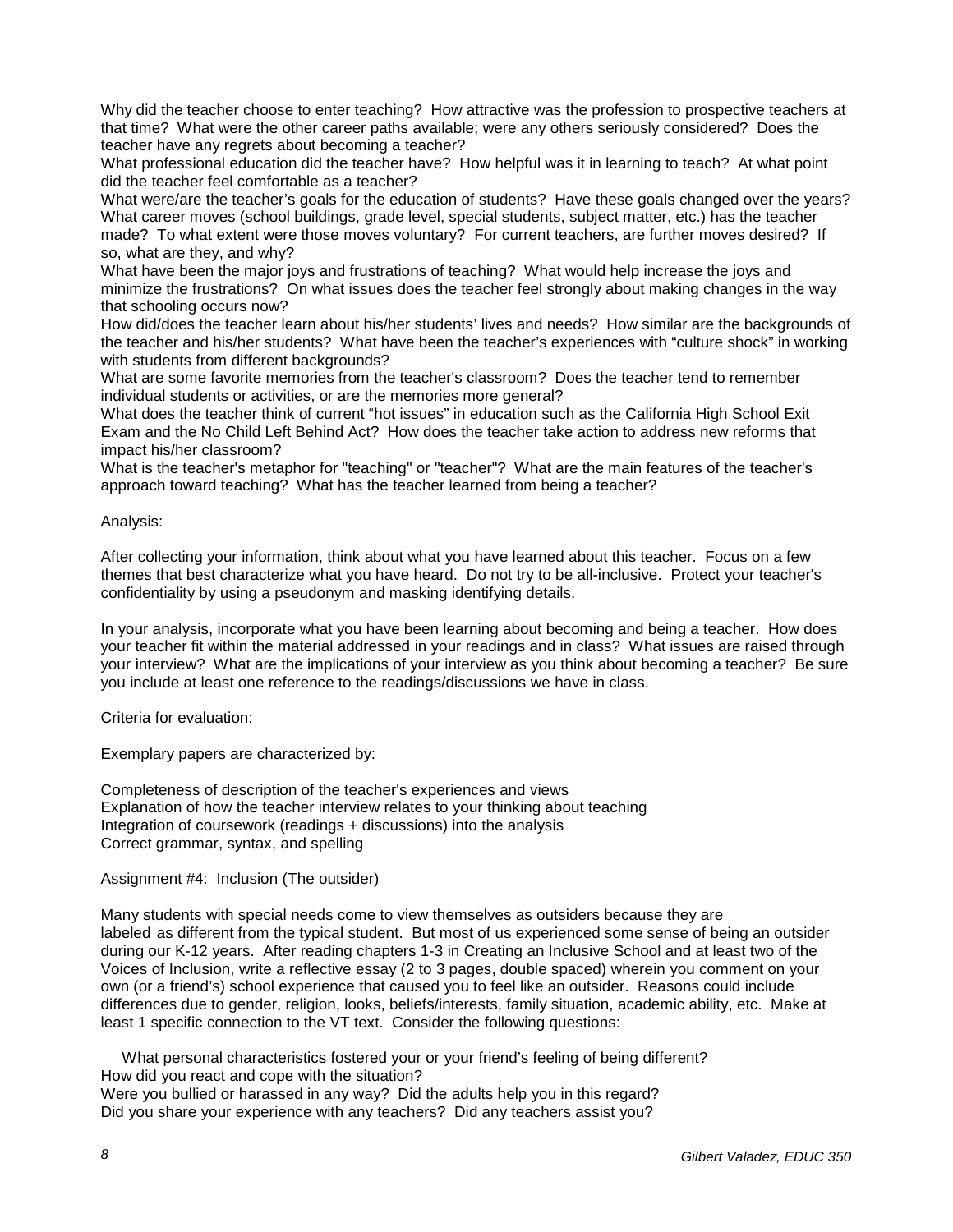What could school staff, parents or friends have done to help?

In what ways did this experience change you? What did you "learn" from this experience? How might this experience make you a more sensitive teacher?

Assignment # 7: Philosophy of education paper

Write a 4-5-page paper (double-spaced) that explains your personal philosophy of schooling, learning and teaching. Follow the template below, and self-assess before you turn in the paper.

#### Paper Introduction

Name your philosophy (or combination of philosophies) as described by Grant & Gillette Ch 8. Explain why you are attracted to this philosophical stance. Is it due to your own schooling and/or background, what you've seen in schools since your own school days, the influence of particular persons, texts, other experiences with children/youth, etc.?

Describe the level of schooling and subject field(s) you hope to teach.

Nature of schooling

Describe what you believe is the purpose of schooling in a democracy. How will you as a teacher help achieve these purposes? Give 1-2 examples of how this will look in your classroom/career.

Nature of the learner

Describe what you believe is the nature of the learner. What are your thoughts about the students you will teach? What do they need from a teacher? Give 1-2 examples of how this will look in your classroom.

Nature of the teaching/learning process

Describe what you believe is the nature of the teaching/learning process?. What do you believe counts as knowledge and how should it be presented?

How will you as a teacher use subject matter and other experiences to guide students toward meaningful learning activities?

Give 1-2 examples of how this will look in your classroom.

Teacher dispositions and actions

Describe what behavior (disposition/attitude & actions) you will exhibit in order to carry out your philosophical position.

Give 1-2 examples of how this will look in your career.

### **Conclusion**

Recap your philosophy. What are your outstanding questions/concerns/thoughts about becoming a teacher?

### <span id="page-8-0"></span>**Final Exam Statement**

There is no final exam for this course. Be sure to keep on schedule.

### <span id="page-8-1"></span>**Grading Standards**

Grades will be determined by the total number of points earned out of 100 points possible): **A** = 93-100 ,**A**– = 90-92, **B+** = 87-89, **B** = 83–86, **B**- = 80-82, **C+** = 77-79, **C** = 73-71, **C**- = 70-72, **D** = 60-69 ,  $F = 0-59$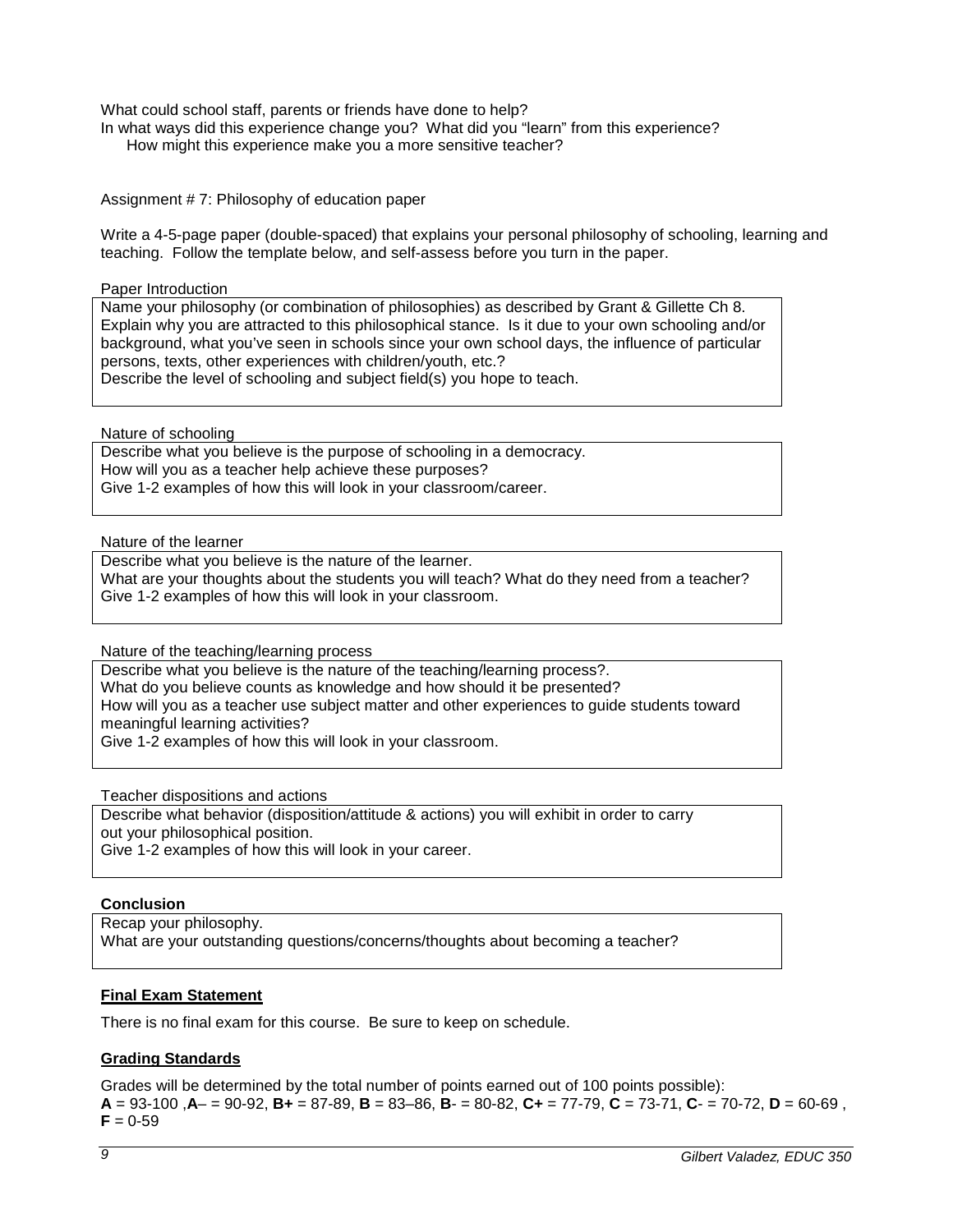# **SCHEDULE/COURSE OUTLINE**

<span id="page-9-0"></span>

| Date                  | <b>Topic</b>                                                                                                                                                                                                                                                                                                                                                                                                                                                                                                                                                                                                                                                                                                                                                                                                                                                                                                     | <b>Assignment (if any)</b>                                                                                                                                                                                                                                                                                                                                                                     |
|-----------------------|------------------------------------------------------------------------------------------------------------------------------------------------------------------------------------------------------------------------------------------------------------------------------------------------------------------------------------------------------------------------------------------------------------------------------------------------------------------------------------------------------------------------------------------------------------------------------------------------------------------------------------------------------------------------------------------------------------------------------------------------------------------------------------------------------------------------------------------------------------------------------------------------------------------|------------------------------------------------------------------------------------------------------------------------------------------------------------------------------------------------------------------------------------------------------------------------------------------------------------------------------------------------------------------------------------------------|
| Session 1<br>08/31/25 | Module one- Course introduction<br>What are the expectations for this class and<br>what are the central themes that will be<br>covered this semester?<br>What are the expectations for the fieldwork<br>components of this class?<br>What are the expectations of the final<br>presentation of this class?<br>What are the three levels of public<br>schooling?<br>How will I navigate through this course?<br>What is the difference between education<br>and schooling?<br>Preparation for this module:<br>Read and study the directions for module 1<br>and the overview of module elements.<br><b>Read</b> the two articles in the module.<br><b>Review</b> the directions for the fieldwork and<br>class presentations.<br>Study the three levels of public schooling<br>grid. (This will help you understand the<br>fieldwork for the course.)<br>Read the quotes about setting goals just<br>for funzies! | Be sure to upload your photo into the course<br>shell. Introduce yourself to the class by<br>answering the questions:<br>What is your name?<br>What do expect to learning from this course?<br>Tell us the name of your favorite ice cream<br>flavor.<br>Write out a description of what it means to be<br>an educated person and what it means to be a<br>person that has only been schooled. |
| Session 2<br>09/02/15 | What are the mechanics of obtaining a<br>credential?<br>Is teaching a real profession?<br>What does becoming a teacher entail?<br>What are my assumptions about the<br>teaching profession?<br>Preparation for this module:<br>Read the directions and lecture notes:<br>Becoming a teacher and The First Year.<br>Read the article, Perfect Day.<br>Read the assigned chapter for Reading log<br>$\mathbf{1}$ .<br><b>Review the PBS web link that</b><br>accompanies, The First Year.<br>Watch the video, The First Year.                                                                                                                                                                                                                                                                                                                                                                                      | Submit reading log 1.<br><b>Complete</b> the Credential program quiz.<br>Upload and complete the response grid for<br>The First Year video.                                                                                                                                                                                                                                                    |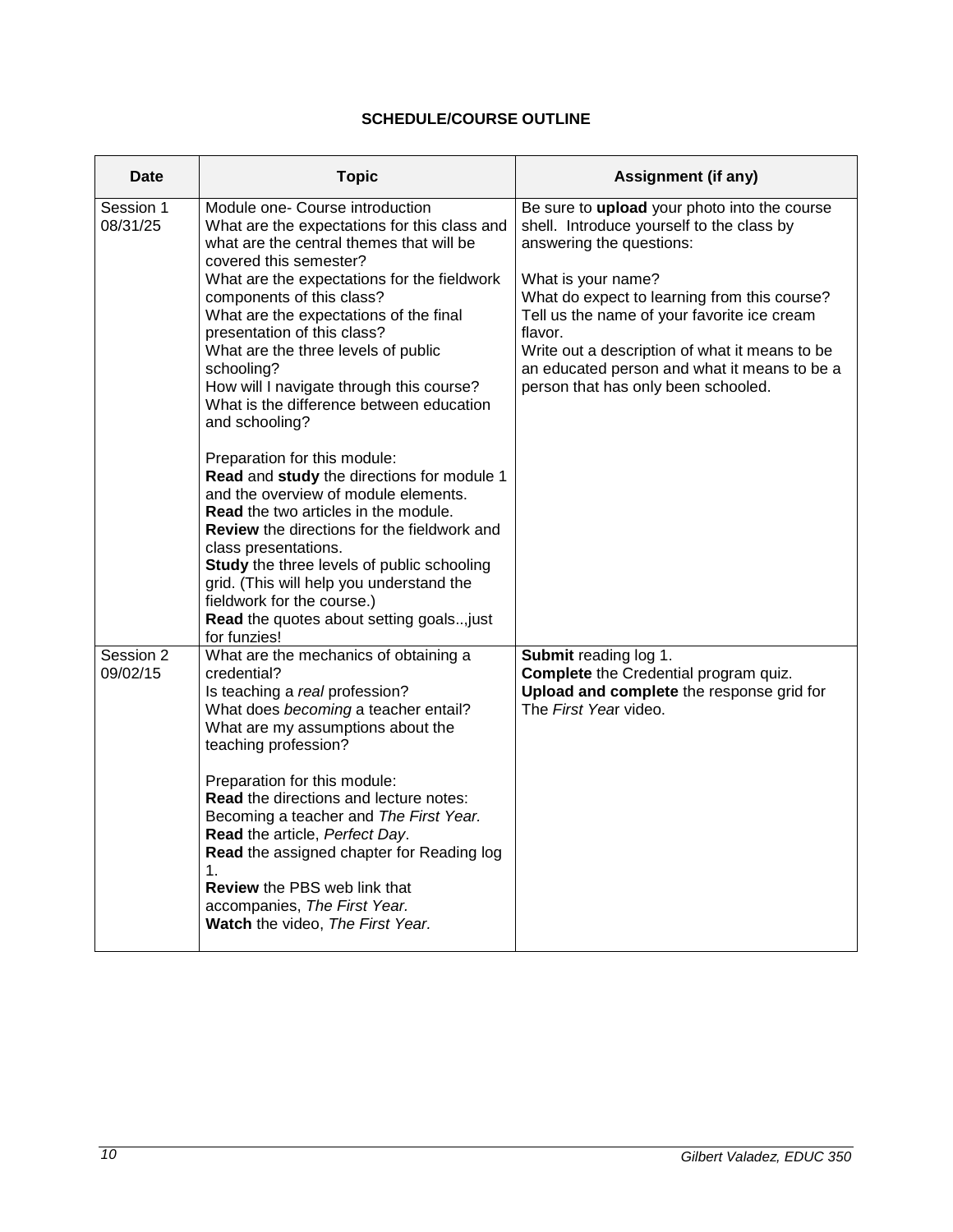| Date                  | <b>Topic</b>                                                                                                                                                                                                                                                                                                                                                                                                                                                                                                                                                                                                                                                                                                                                                                             | <b>Assignment (if any)</b>                                                                                                                                                                |
|-----------------------|------------------------------------------------------------------------------------------------------------------------------------------------------------------------------------------------------------------------------------------------------------------------------------------------------------------------------------------------------------------------------------------------------------------------------------------------------------------------------------------------------------------------------------------------------------------------------------------------------------------------------------------------------------------------------------------------------------------------------------------------------------------------------------------|-------------------------------------------------------------------------------------------------------------------------------------------------------------------------------------------|
| Session 3<br>09/14/15 | Module three- The goals of education and<br>the dimensions of curriculum-<br>What are the goals of education in our<br>republic?<br>What are the varieties of curriculum in<br>today's schools?<br>What is the hidden curriculum and how<br>does it impact day-to-day teaching and<br>learning?<br>What counts as knowledge and whose<br>knowledge is the most valued in schools?<br>Preparation for this module:<br>Read and study the lecture notes for the<br>Goals of Education article and the hidden<br>curriculum.<br>Read the Goals of Education and the Los<br>Angeles Times article dated 8/25/10.<br>Read and study the glossary/article of<br>curriculum types.<br>Watch the video, Feathers in the Storm.<br>Download the video response sheet for<br>Feather in the Storm. | <b>Submit reading log 9.</b><br>Complete the curriculum quiz.<br>Submit the video response sheet for Feather in<br>the Storm.                                                             |
| Session 4<br>09/21/15 | Module four- Bloom's taxonomy, Gardner's<br>multiple intelligences, and Maslow's<br>hierarchy of needs-<br>What is Bloom's taxonomy and what is its<br>significance to education?<br>What are Gardner's multiple intelligences<br>and how are they significant to education?<br>What are Maslow's hierarchy of needs and<br>how to do they impact teaching and<br>learning?<br>What is the role of educational theory and<br>pedagogy?<br>Preparation for this module:<br>Read the directions and lecture notes:<br>Bloom's Taxonomy, Gardner's Multiple<br>Intelligences, and Maslow's Hierarchy of<br>Needs.<br>Read and study each web link and study<br>guide in the module.                                                                                                         | Submit reading log 4.<br><b>Complete</b> the quizzes, Bloom's Taxonomy and<br>Gardner and Maslow review<br><b>Complete and upload Miss Nelson is Missing</b><br>taxonomy grid assignment. |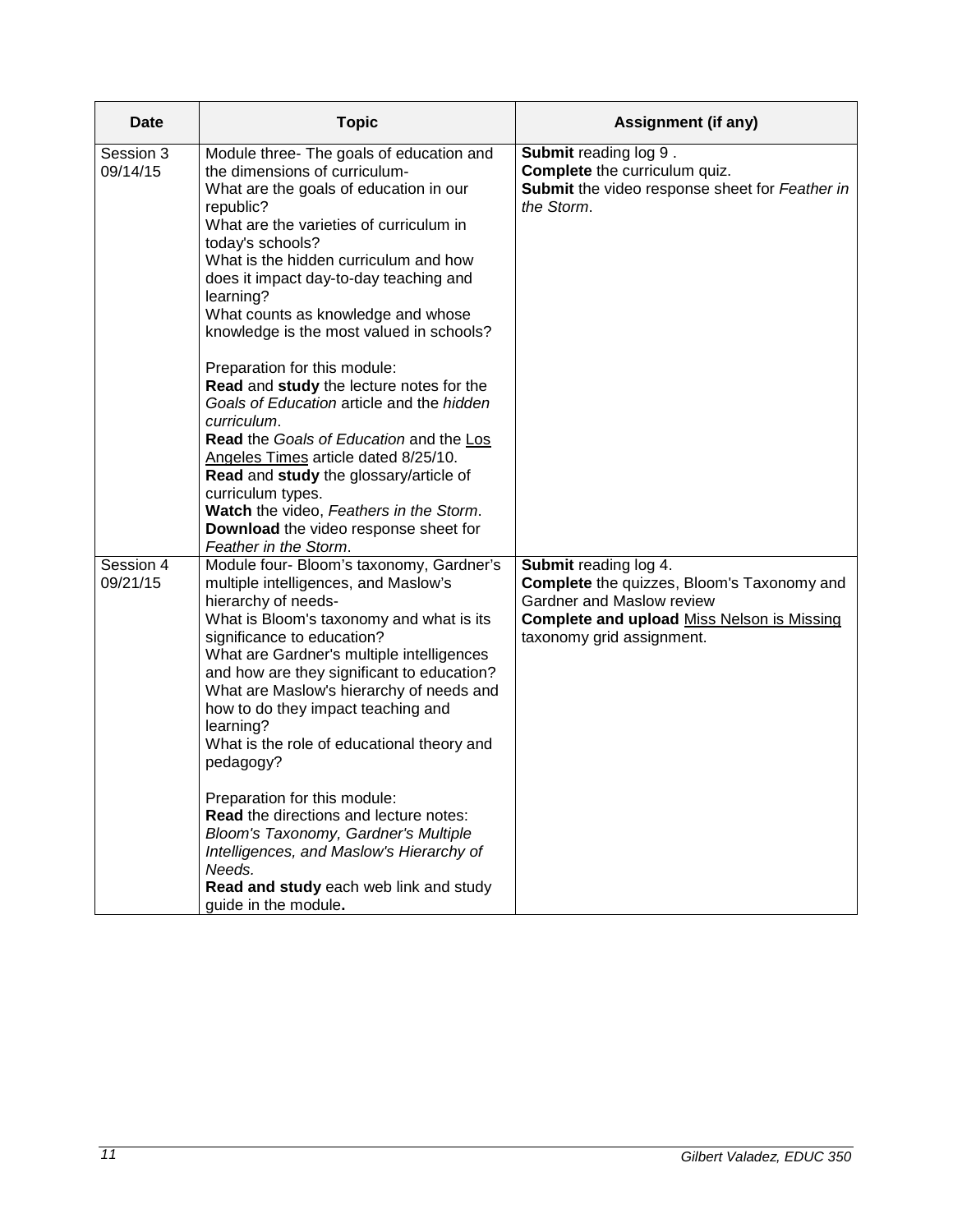| Date                  | <b>Topic</b>                                                                                                                                                                                                                                                                                                                                                                                                                                                                                                                                                                                                                                                                                                                                                          | Assignment (if any)                                                                                                                                                                                                            |
|-----------------------|-----------------------------------------------------------------------------------------------------------------------------------------------------------------------------------------------------------------------------------------------------------------------------------------------------------------------------------------------------------------------------------------------------------------------------------------------------------------------------------------------------------------------------------------------------------------------------------------------------------------------------------------------------------------------------------------------------------------------------------------------------------------------|--------------------------------------------------------------------------------------------------------------------------------------------------------------------------------------------------------------------------------|
| Session 5<br>09/28/15 | Module five- Stories of practice and the<br>teacher interview- How do teachers relate<br>their stories of teaching practice?<br>What is the significance of a story of<br>teaching practice?<br>What the essential elements of a teaching<br>story of practice?<br>How do the essential elements of story of<br>teaching practice?<br>How will I conduct a teacher interview?<br>Preparation for this module:<br><b>Read the directions and lecture notes:</b><br>Stories of Practice.<br>View the four media site videos:<br>Introduction to Stories of Practice, Percy<br>Pie, The Drop of Water that Swallowed the<br>Sea, and, Robert Sparrow.<br>Read the assignment guidelines for the<br>teacher interview assignment to prepare<br>you for work in the field. | Submit reading log 8.<br>Complete and upload the reflection grid for<br>Stories of Practice.                                                                                                                                   |
| Session 6<br>10/05/15 | Module six-Inclusive education and the<br>special needs student- What is education<br>for inclusion?<br>What are the elements of an inclusive<br>classroom?<br>What are the 13 handicapping conditions?<br>What are the challenges facing individuals<br>living with autism?<br>Preparation for this module:<br>Read log 7.<br>View both Fat City and In my language<br>videos.<br>Read and study the 13 Handicapping<br>conditions web page.<br>Review the Special education web links.                                                                                                                                                                                                                                                                              | Submit reading log 7.<br>Submit Fat city response sheet.<br>Take the 13 Handicapping conditions quiz.<br><b>Complete</b> the Web links for special education<br>scavenger hunt.<br>Contribute to this week's discussion forum. |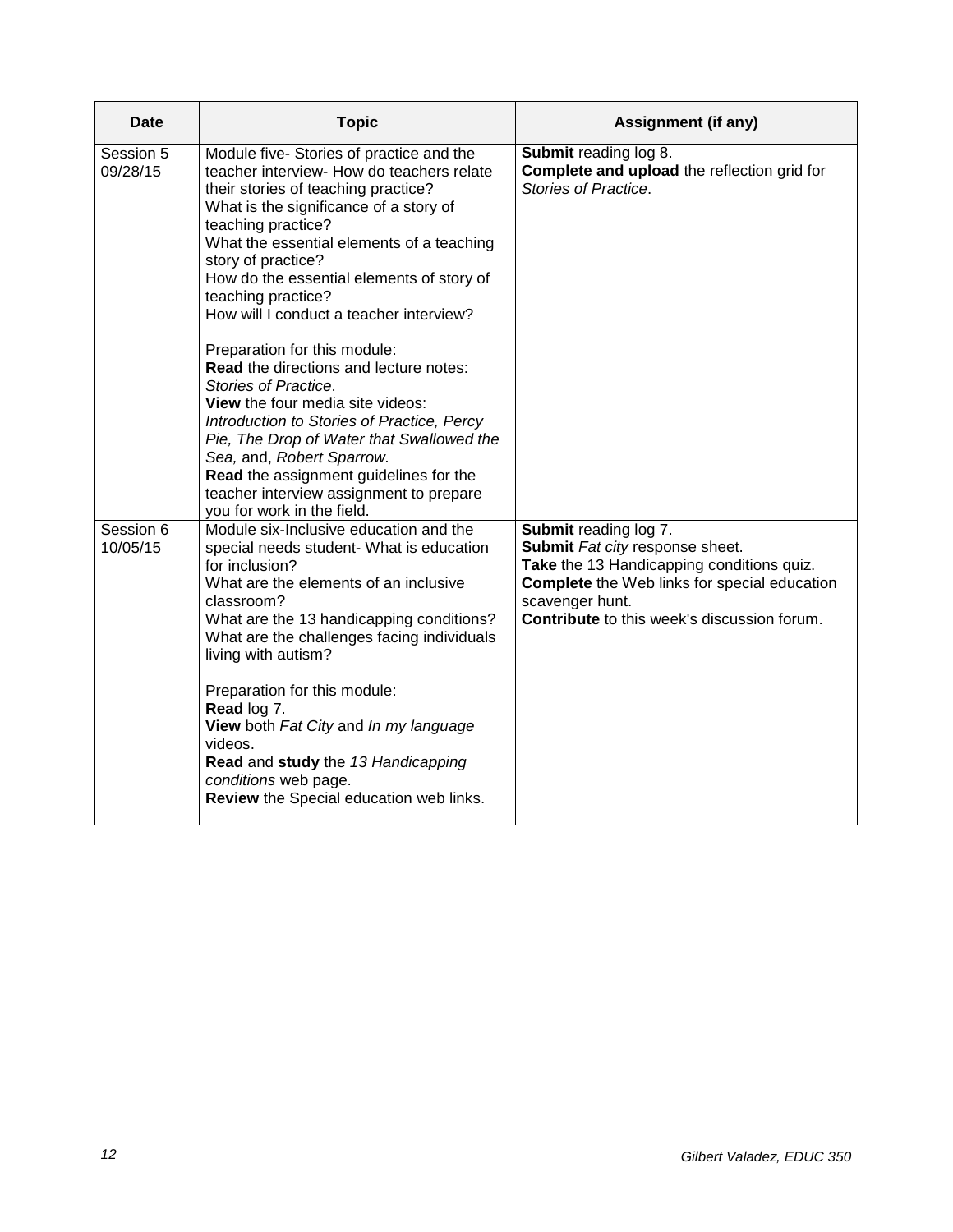| Date                  | <b>Topic</b>                                                                                                                                                                                                                                                                                                                                                                                                                                                                                                                                                                                                                                                                                                             | Assignment (if any)                                                                                                                                             |
|-----------------------|--------------------------------------------------------------------------------------------------------------------------------------------------------------------------------------------------------------------------------------------------------------------------------------------------------------------------------------------------------------------------------------------------------------------------------------------------------------------------------------------------------------------------------------------------------------------------------------------------------------------------------------------------------------------------------------------------------------------------|-----------------------------------------------------------------------------------------------------------------------------------------------------------------|
| Session 7<br>10/12/15 | Module seven- Ethics in education and<br>Miss Nelson is Missing- a case study- In<br>what ways is teaching a profession?<br>What are the basic ethical standards of the<br>teaching profession?<br>How can I evaluate a teacher's ethical<br>behavior?<br>What are my own ethical standards and<br>how will I address ethical standards of the<br>teaching profession?                                                                                                                                                                                                                                                                                                                                                   | Submit reading log 6.<br>Complete the Ethics quiz.<br>Upload and complete final report for Miss<br>Nelson is Missing.<br><b>Contribute</b> to discussion forum. |
|                       | Preparation for this module:<br><b>Read</b> the directions and all lecture notes for<br>this module.<br><b>Study the NEA Code of Ethics.</b><br>Take the Ethic quiz.<br>Review and upload the brainstorming and<br>final report formats related to this module.                                                                                                                                                                                                                                                                                                                                                                                                                                                          |                                                                                                                                                                 |
| Session 8<br>10/19/15 | Module eight- Writing workshop- The<br>Philosophy of education and The outsider<br>papers- What is a philosophy of education?<br>What is my philosophy of education?<br>What are the expectations for my<br>Philosophy of Education paper?<br>What are the issues faced by students with<br>specials needs and challenges in today's<br>schools?<br>What are the expectations for the inclusion<br>paper, The Outsider?<br>Preparation for this module:<br>Read the assigned chapter for Reading log<br>9.<br><b>Review</b> the directions and lecture notes:<br>Philosophy of education and the Outsider.<br>Review the directions for the brainstorm<br>activity.<br>Download the grid for the brainstorm<br>activity. | Submit the teacher interview paper.<br>Complete and submit the brainstorm activity.                                                                             |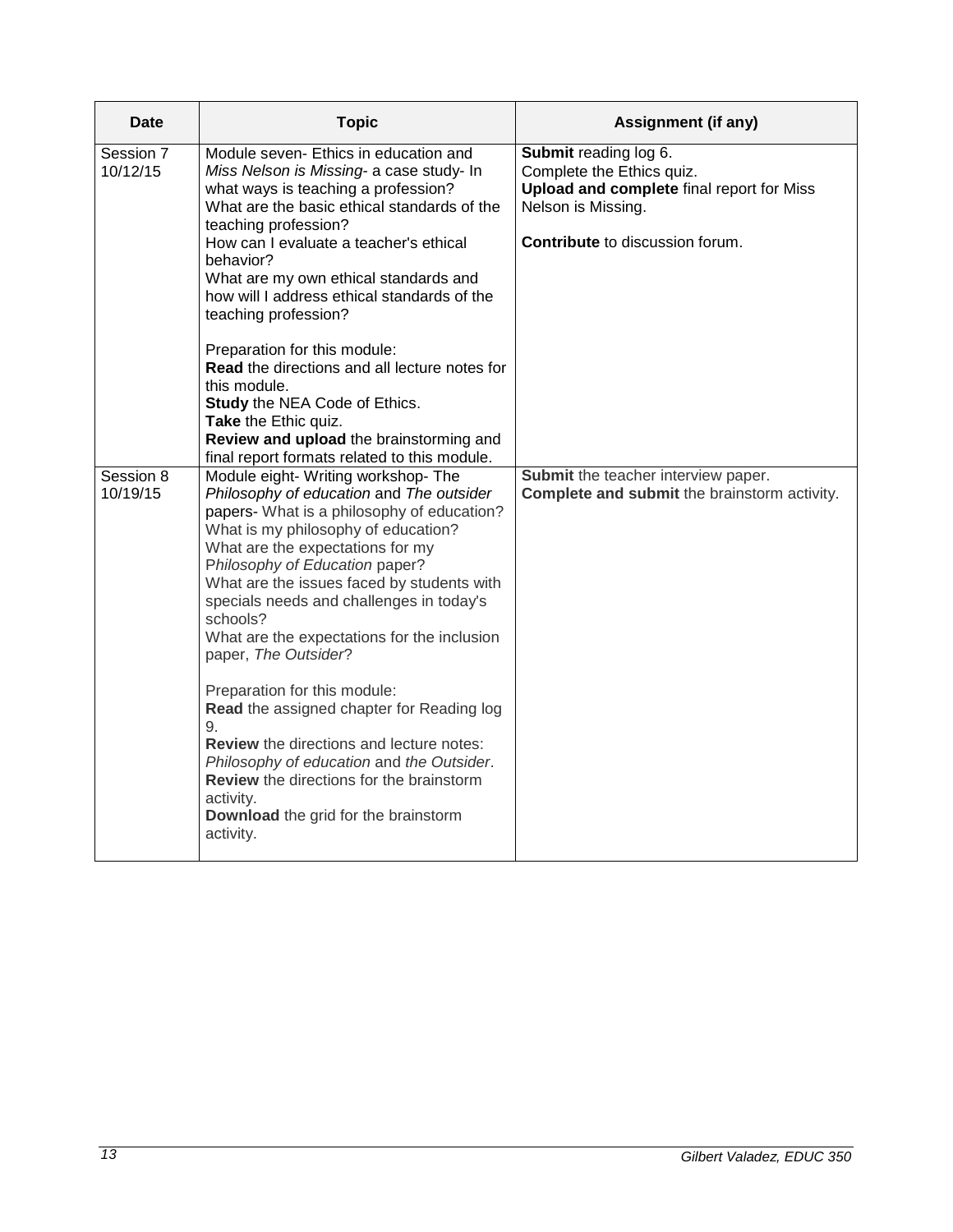| Date                   | <b>Topic</b>                                                                                                                                                                                                                                                                                                                                                                                                                                                                                                                                                                                                                                                                                                                                                                                                                                                                                           | <b>Assignment (if any)</b>                                                                                                                                              |
|------------------------|--------------------------------------------------------------------------------------------------------------------------------------------------------------------------------------------------------------------------------------------------------------------------------------------------------------------------------------------------------------------------------------------------------------------------------------------------------------------------------------------------------------------------------------------------------------------------------------------------------------------------------------------------------------------------------------------------------------------------------------------------------------------------------------------------------------------------------------------------------------------------------------------------------|-------------------------------------------------------------------------------------------------------------------------------------------------------------------------|
| Session 9<br>10/26/15  | Module nine- Best practices in today's<br>classrooms- What is the notion of best<br>practice?<br>How are theory, educational research, and<br>practice related to best teaching practices<br>in today's classrooms?<br>What examples of best practice should I<br>look for while during my field observations?<br>Preparation for this module:<br>Read the assigned chapter for Reading log<br>2 and the NEA best practice brief.<br>Review and Study the NEA best practices<br>web link.<br><b>Review</b> the directions and lecture notes:<br>Best Practices, Directions for Best practices<br>grid and Current events guidelines.<br><b>Review</b> the directions for the brainstorm<br>activity.<br>Download the format for Best practices<br>grid.                                                                                                                                                | Submit reading log 2.<br>Submit the Best practices assignment and<br>complete the best practices we scavenger hunt<br>report.<br>Take the NEA Best practice brief quiz. |
| Session 10<br>11/02/15 | Module ten-<br>The immigrant student and bilingual<br>education- What are some of the basics<br>concerning bilingual education?<br>What does the term SDAIE mean and why<br>is it important?<br>What are some of the issues facing<br>immigrant children?<br>What is culture shock?<br>How does culture shock affect immigrant<br>students?<br>Preparation for this module:<br>Read the assigned chapter for Reading log<br>5.<br>Read and Study the lecture notes and<br>articles provided in the module: Immigrant<br>children and education fact sheet, both<br>Culture<br>Shock articles, English Only article from the<br>L.A. Times, The Gardeners' Story, and the<br>Specially Designed Academic Instruction in<br>English (SDAIE) definition.<br>View the module videos: Why bilingual<br>education is important, The importance of<br>bilingual education and Spanish immersion<br>classroom. | Submit reading log 5.<br><b>Submit</b> the Inclusion paper (The outsider)<br>Take the Module 10 quiz.                                                                   |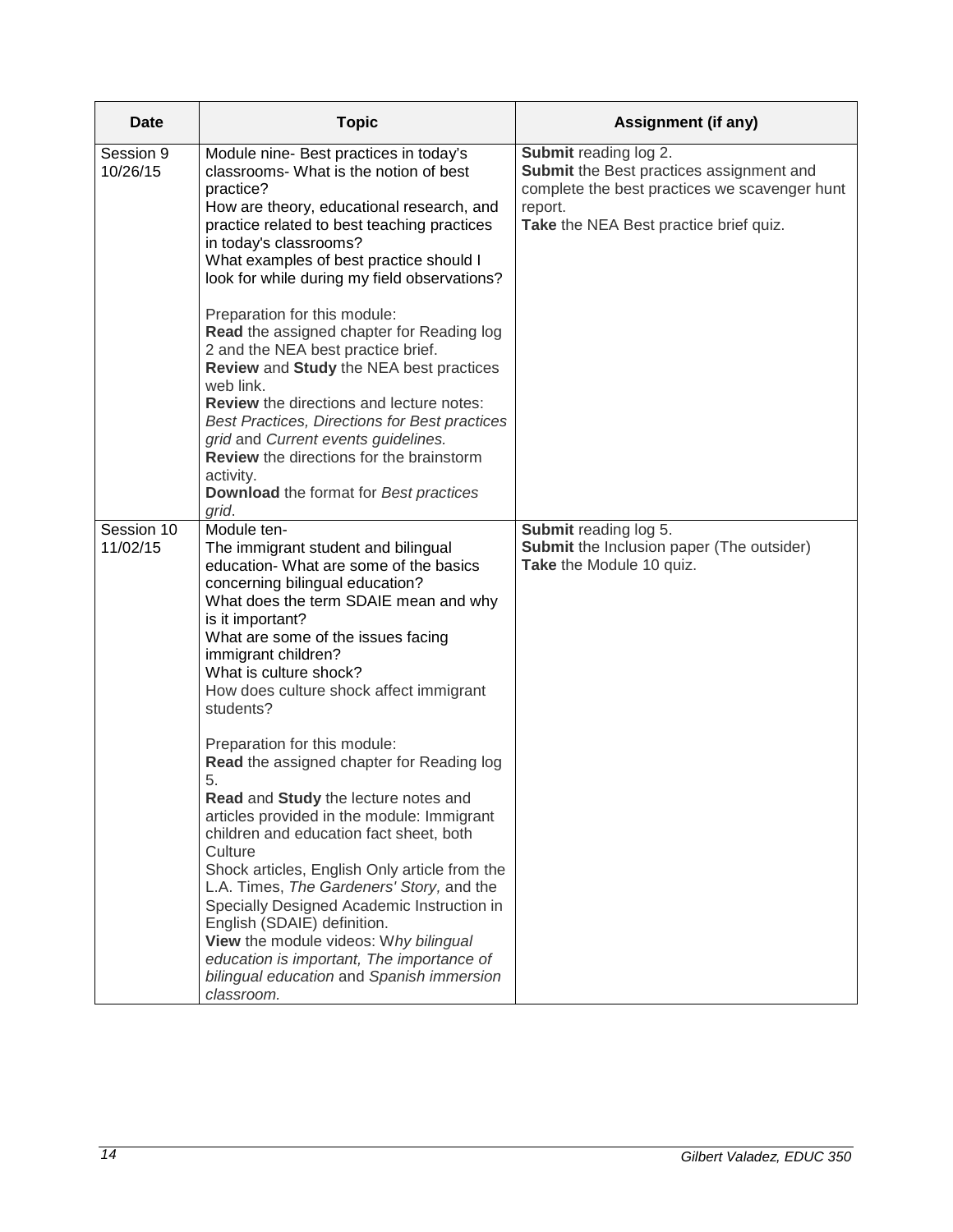| Date                   | <b>Topic</b>                                                                                                                                                                                                                                                                                                                                                                                                                                                                                                                                                                                                                                                                                                                                                                               | <b>Assignment (if any)</b>                                                                                                                          |
|------------------------|--------------------------------------------------------------------------------------------------------------------------------------------------------------------------------------------------------------------------------------------------------------------------------------------------------------------------------------------------------------------------------------------------------------------------------------------------------------------------------------------------------------------------------------------------------------------------------------------------------------------------------------------------------------------------------------------------------------------------------------------------------------------------------------------|-----------------------------------------------------------------------------------------------------------------------------------------------------|
| Session 11<br>11/09/15 | Module eleven-<br>Synectics- On being a creative teacher-<br>What are the essential aspects of creative<br>teaching?<br>What is Synectics?<br>What are some of the obstacles to teaching<br>creatively?<br>How can a teacher increase creativity in<br>his/her classroom?<br>Preparation for this module:<br>Read the assigned chapter for Reading log<br>10.<br>Read and Study the lecture notes for<br>Creativity and teaching and Synectics grid<br>analogy notes and directions, and the<br>Creative Space on-line magazine.<br><b>Upload</b> the Synectics analogies grid format.<br>View and Study the Synectics- On being a<br>creative teacher Power Point presentation.<br>View the module videos Creativity in the<br>classroom (dance), Why teach creativity?,<br>and Mistakes. | Submit reading log 10.<br><b>Submit</b> Synectics analogy grid assignment.<br>Take the Synectics quiz.<br>Contribute to discussion forum.           |
| Session 12<br>11/16/15 | Module twelve-Gay student, gay teacher-<br>What are the challenges faced by the LGBT<br>student?<br>Why do we need to consider the LGBT<br>student?<br>What are some of the obstacles faced by<br>the LGBT student?<br>How can one become a more effective<br>teacher for the LGBT student?<br>Preparation for this module:<br>Read the assigned chapter for Reading log<br>3.<br>Read and Study the lecture notes for<br>Module 12, Gay student, Gay teacher, the<br>reading entitled, Pizza, and the Queer<br>Coyotes article.<br>View and Study the CTA bullying<br>webpage.<br>View the module video Bullying video,<br>YouTube link                                                                                                                                                   | Submit reading log 3.<br><b>Submit</b> Philosophy of teaching and learning<br>assignment.<br>Submit review of web CTA bullying webpage<br>resource. |